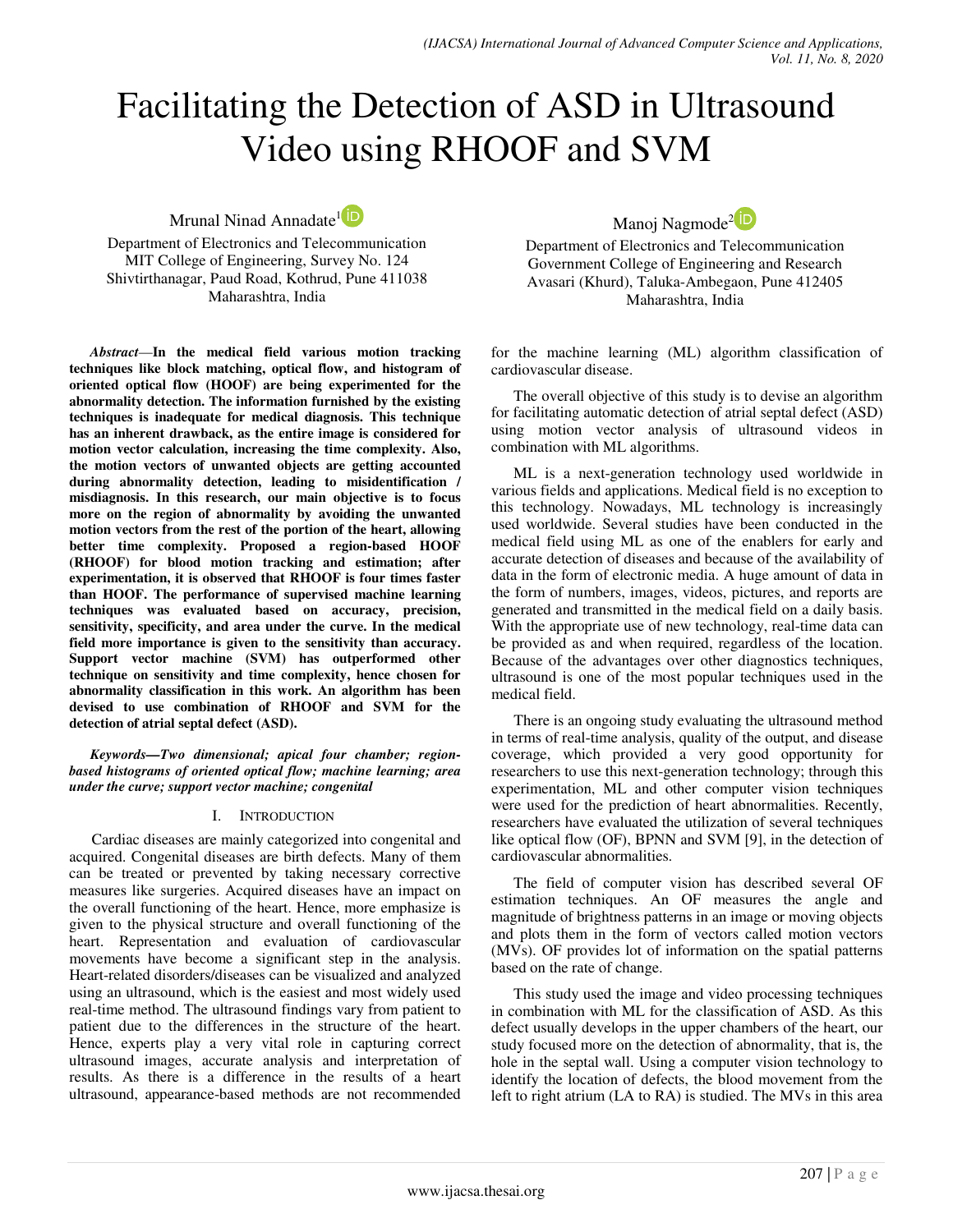were examined closely to establish the pattern; using the MV pattern and direction, the ML model has been trained. This trained model is then used for testing.



Fig. 1. Heart with Atrial Septal Defect (Source: Heart.Org).

As seen in the "Fig. 1", hole in the septal wall allows the movement of blood from the LA to RA or vice versa. A dynamic analysis of the ultrasound findings assists in detection of ASD. The movement of blood can be tracked using motion estimation analysis methods.

The sections were arranged as below:

Section II: Related Work.

Section III: Methods.

Section IV: Experimental Results.

Section V: Conclusion.

Section VI: Future Work.

## II. RELATED WORK

Mrunal N. Annadate and Manoj S. Nagmode, in [1] proposed a motion vectors-based algorithm using block matching technique (Elongated Horizontal Large Diamond Search Pattern – EHLDSP) for tracking of Blood Movement in the heart for enabling the detection of Atrial Septal Defect. Mrunal N. Annadate and Manoj S. Nagmode, in [2], proposed an automatic detection of heart disorder (Hypertrophic Cardiomyopathy) using watershed segmentation technique. Achmad Solichin, Agfianto Eko and Agus Harjoko, in [3] proposed an OF feature-based method to detect the direction of an object movement. Author proved the usage of HOOF for the detection of object movement direction in the video. They also emphasized on the three main parameters affecting the success of results; number of frames, their interval and size of the grid. Results obtained for accuracy, precision, recall and direction detection error rate are 98.1%, 35.6%, 41.2% and 25.28%, respectively. The proposed approach is 22 times faster than other approaches which uses object detection and segmentation as pre-step. Mrunal N. Annadate and Manoj S. Nagmode, in their previous study [4] they have worked on the de-noising filters of seven different categories and proved that Three Ranking and Lee outperformed other de-noising filters. Rashmi, Nagaraja NS and Ashwin Kumar, in [5] presented HOFO- and support vector machine (SVM)-based techniques for detection of abnormal behavior. Here the research is accomplished in two parts, computing the histogram of optical flow orientation followed by a non-linear one-class Support

Vector Machine. For optical flow Lucas Kanade method was used. Rensso Victor Hugo Mora Colque, Matheus Toledo Lustosa de Andrade, Carlos Caetano, and William Robson Schwartz, in [6] showcased the detection of anomalous events in videos. Here author proved that proposed descriptor is capable of extracting the information from cuboids. Unlike their previous work, in this research both magnitude and direction of the optical flow was used for the histogram generation. Also, showcased the improvements by comparing the results obtained with conventional HOOF. Database used by the author has various limitations like size, saliency of the anomalies and evaluation criteria.Achmad Solichin, Agfianto Eko Putra and Agus Harjoko, in [7] proposed a Histogram of Oriented OF (HOOF)-based method for determination of movement direction. The experiment results show False Positive Per Grid (FPPG) as 28.32%, and False Negative Per Grid (FNPG) as 4.08%. The role of grid size in faster identification of movements is proved in this research. Chetana D Patil and Bharathi V K, in [8] proposed Histogram of OF Orientation and Magnitude (HOFM) and K-nearest neighbor (KNN) classifiers for abnormal event detection and classification. Not only orientation measurement using temporal information but also velocity extraction using magnitude of flow vectors is done by the researcher to achieve the event detection. G.N.Balajia, N.Chidambaramc, and T.S.Subashinib, in [9] proposed method performs well for the automatic classification of echocardiogram in all the four standard views; parasternal short-axis, parasternal long-axis, apical 2 chamber and apical four chamber, using back propagation neural network (BPNN) and SVM with an 87.5% accuracy. Limitation of the existing study is non-inclusion of views such as subcostal view, Doppler view, etc. J.R.R. Uijlings, N. Rostamzadeh, I.C. Duta, and N. Sebe, in [10] presented various techniques to address the problems related to computational efficiency. The focus of this research is to evaluate the trade-off between computation time and accuracy for video classification. Authors have achieved this through fast Matlab implementation of HOG and HOF and made this publicly available.

Daniel Tenbrinck, Xiaoyi Jiang, Sönke Schmid, Jörg Stypmann, and Klaus Schäfers, in [11] described, how presence of speckle noise violates the Intensity Constancy Constraint' (ICC) assumption of optical flow techniques. To overcome this issue, they have proposed use of local statistics and introduced an optical flow method using histograms as discrete representations for motion analysis. Tian Wang Hichem Snoussi, in [12] proposed a novel spatiotemporal feature descriptor, called histogram of optical flow orientation, magnitude and entropy (HOFME), which is an improvised version of HOFM. On the data set, proposed algorithm showed 100% and 83% of accuracy in recognizing anomalous events at two different locations. Alessandro Becciu, Luc Florack, Hans van Assen, Vivian Roode, Sebastian Kozerke, and Bart M, in [13] proposed a new three-dimensional (3D) multiscale OFbased method for analyzing a true 3D cardiac motion at voxel precision. Rizwan Chaudhry, Gregory Hager, Ren´e Vidal and Avinash Ravichandran, in [14] proposed usage of generalization of the Binet-Cauchy kernels to nonlinear dynamical systems (NLDS) and represented each frame of a video using a histogram of oriented optical flow (HOOF) to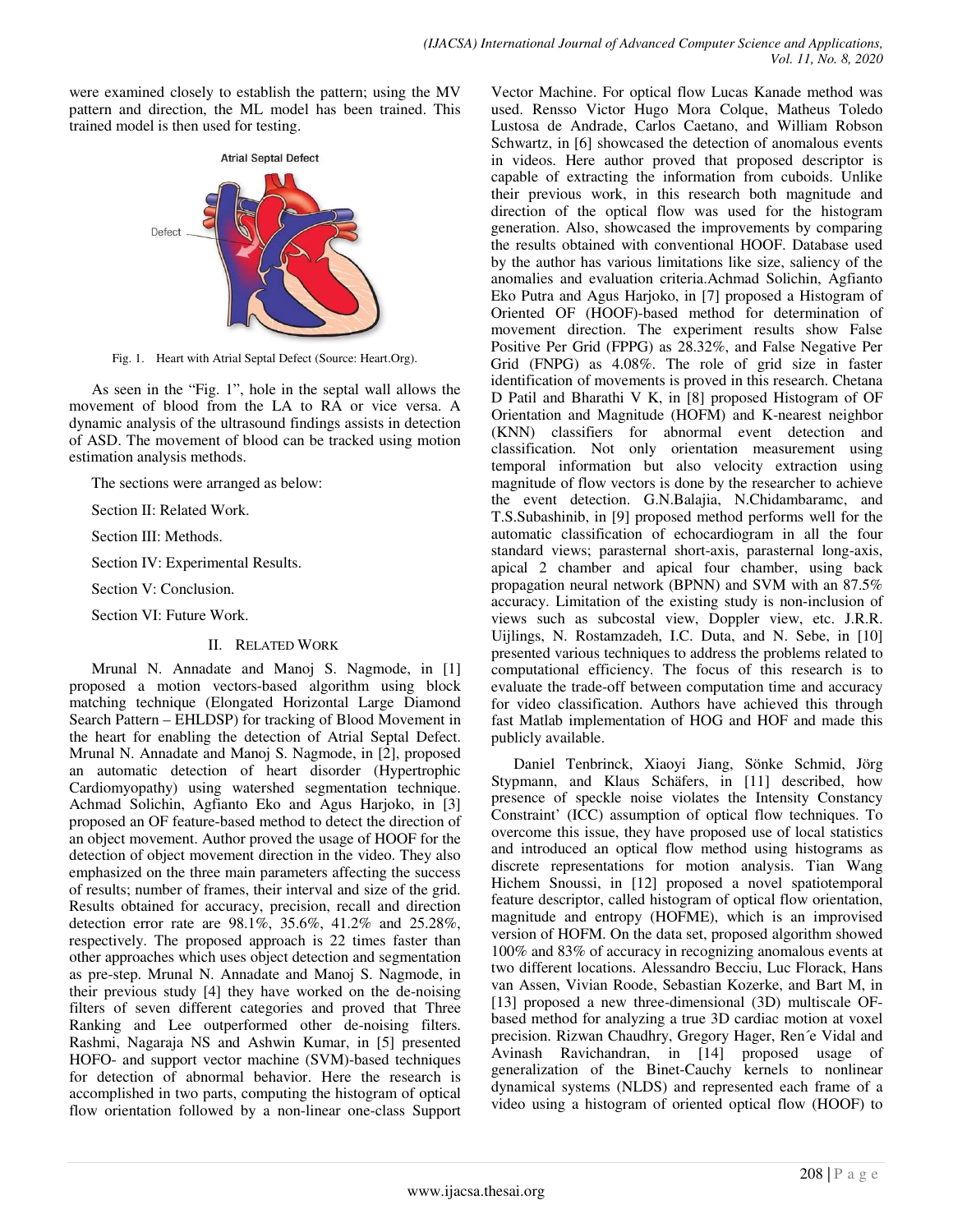recognize human actions by classifying HOOF time-series. Balza Achmad, Aini Hussain, and Mohd. Marzuki Mustafa, in [15] extracted three successive frames from an ultrasound video and presented an OF-based enhancement technique. The focus of the research in this paper is to remove speckle. Author made use of optical flow technique in three consecutive frames and reconstructing the resultant image with reference to the preceding and succeeding image using fusion and Lukas-Kanade method for obtaining optical flow. F Wang, D Beymer, and T Syeda-Mahmood, in [16] presented a method of echocardiographic sequence registration. Aditi Roy, Arun K. Majumdar, Shamik Sural, and Jayanta Mukherjee, in [17] represented an echocardiogram video in the form of hierarchical state-based model. Author carried out experiments on 20 echo videos and compared the results with manual annotation done by two experts. View classification accuracy is 97.19% and misclassification error is in the acceptable range (less than 13%), and corresponds to the frames of state boundaries. Schlomo V Aschkenasy et al. in [18] presented an algorithm for the automatic classification of cardiac views like A4C, A2C, and PLAX. Navneet Dalal and Bill Triggs, in [19] experimentally proved that HOG descriptors outperform existing gradient and edge descriptors. Further optimization of algorithm and increase in the speed of detection are the areas of improvement. John L. Barron, Steven S. Beauchemin, and David J. Fleet, in [20] carried out the empirical comparison between different techniques to overcome the shortage of quantitative evaluation of optical flow in other researchers' studies. In this study, evaluation is done on the basis of density of velocity measurement, accuracy, and reliability.

Berthold KP Horn and Brian G Schunck in [21] presented a method to find optical flow patterns, based on the assumption of smooth variation of brightness pattern of the velocity across the image. This method is popularly used by the researchers till date. Bruce D. Lucas, and Takeo Kanade, in [22] presented a spatial intensity gradient-based innovative technique used for image registration. The differential method presented by the authors for optical flow estimation assumes constant flow in a local neighborhood of the pixel under consideration, and solves the basic optical flow equations for all the pixels in that

neighborhood. Navneet Dalal, Bill Triggs and Cordelia Schmid, in [23] proved that a differential OF histogram provides the best performing motion-based descriptors. The combined detector reduces the false alarm rate by a factor of 10 relative to the best appearance-based detector. J. H. Park, C. Simopoulos, J. Otsuki, S. K. Zhou1, and D. Comaniciu, in [24] built a system for automatic classification of the heart views through use of machine learning which extracts the knowledge from an annotated database. This system automatically classifies four standard cardiac views: apical four chamber and apical two chamber, parasternal long axis and parasternal short axis. Author achieved a classification accuracy of 96%. Current system can handle pre-defined views only. SS Beauchemin and JL Barron, in [25] investigated the computations performed using the OF methods and further scrutinized the hypothesis and assumptions used by these methods. .Matthew Eric Otey et al., in [26] used Markov Random Fields (MRF) model for part-based representation and automatic recognition and grouping of the heart chambers in the different views. Current system can handle simple distributions for the properties of parts, complex distributions are not possible at this stage. Rensso Victor Hugo Mora Colque, William Robson Schwartz, and Carlos Antˆonio Caetano J´unior, in [27] proposed a feature descriptor called HOFM for detection of an anomalous event.

## III. METHODS

The dataset chosen for experimentation comprised 20 MPEG4 (MP4) videos because AVI does not support HEVC/H265 codecs. The length of each video is considered as 1 second because one heartbeat or cardiac cycle takes about 0.8 sec to complete. The images are cropped from these videos to the same size to avoid impact on the overall analysis. All our videos have a standard frame rate of 30fps.

## *A. Proposed Methodology – Region-based HOOF (RHOOF)*

"Fig. 2", demonstrate the block schematic of the end-to-end process flow for abnormality detection; each step in this block diagram is covered in more detail in the subsequent sections of this study.



Fig. 2. Block Schematic of a Proposed Methodology.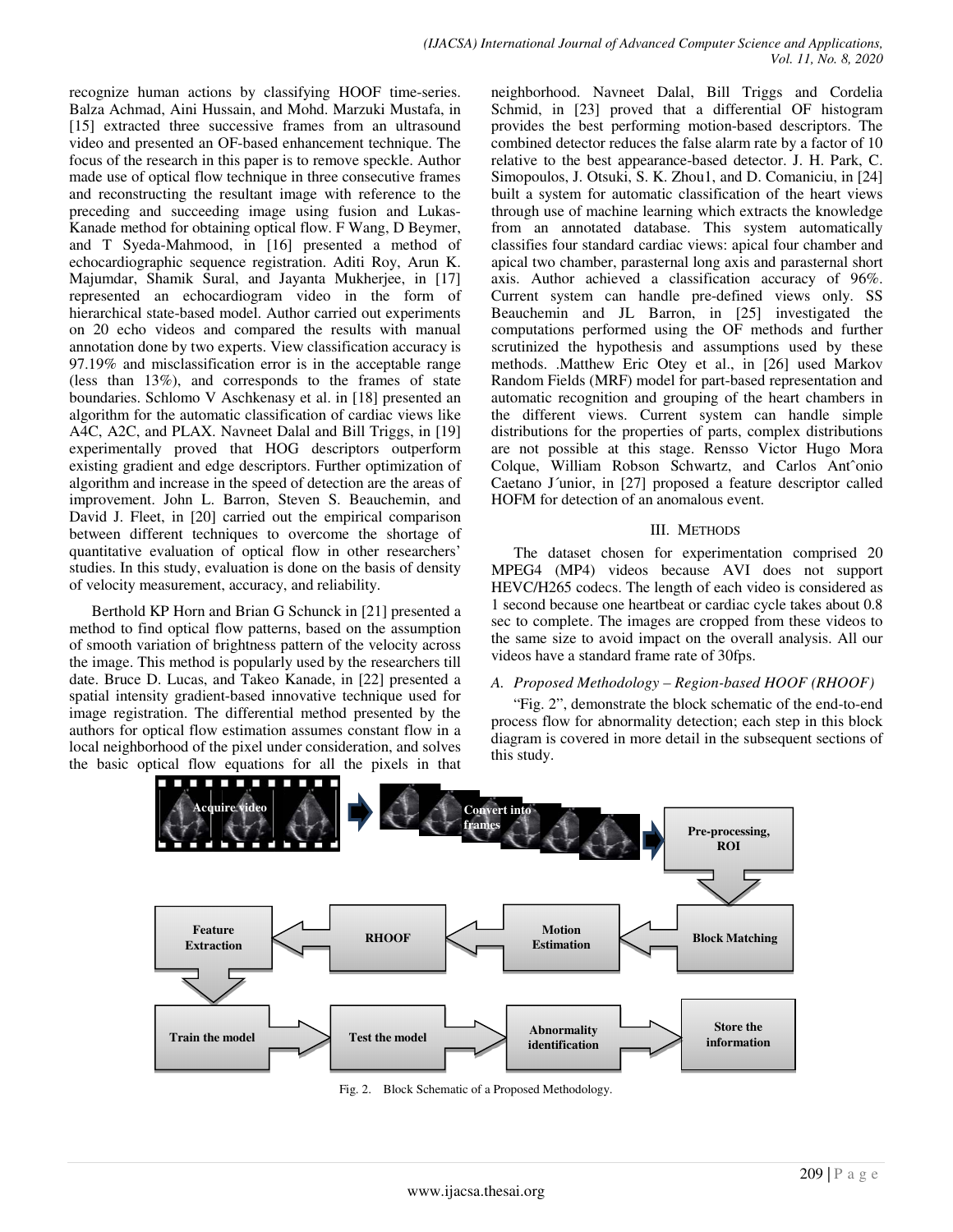# *B. Pre-processing<sup>4</sup>*

Multiple noise models and de-noising filters were studied and evaluated based on various performance parameters, as part of a pre-processing combination of best performing Lee and the three ranking filters were used for de-noising, as reported in a previous study.

## *C. ROI Identification*

During run time image cropping is done to focus on the septal wall area only, and the algorithm automatically marks the ROI in each frame. By doing this we are avoiding the unwanted motion vectors from other regions or rest of the portion of the heart, as a result ASD identification and diagnosis becomes easy and accurate.

## *D. Motion Estimation<sup>1</sup>*

In the last decade, several studies regarding motion estimation have been conducted. Motion analysis is performed using two conventional methods: Block Matching and Optical Flow. These techniques were used to quantify the velocity pattern of moving objects. The distribution of velocity movement based on the brightness pattern is evaluated in the image sequence of the video. The three-dimensional arrangement of the object and rate of change-specific information can be derived from these image sequences.

*1) Optical Flow (OF)1:* The motion estimation in terms of image intensity gradient change can be evaluated based on OF. The vector that provides movement between pixels of each frame is called OF. The sequence of continuous frames makes a video, and its signal is a three-dimensional function (f) of m, n, and t (where m and n are spatial or plane coordinates and t is time) as shown in equation 1. The assumption of brightness consistency across successive frames can be stated using the following equation:

$$
f(m,n,t) = f(m+dm, n+dn, t+dt)
$$
\n(1)

Where, m+dm and n+dn are displacements and t+dt is new time.

Here, left-hand side of the " $(1)$ " is the 1st frame and righthand side is the subsequent frame; as mentioned above, brightness across the frame is constant, which means that brightness at m and n of the first frame is equivalent to m+dm and n+dn in the subsequent frame. Equation 1 can be represented as follows:

$$
I_x m + I_y n + I_t = 0 \tag{2}
$$

Where, spatiotemporal image brightness derivatives are defined by Ix, Iy, and It. And m is horizontal and "n" is vertical optical flow and "t" is time.

*2) Block Matching1:* Here current frame of a video is divided into macro blocks of equal sizes and comparison between macro blocks of adjacent frames is carried out. Location wise movement of macroblock is traced by drawing a vector called as motion vector (MV). Likewise, movement of all macro blocks in the frame is calculated to estimate the motion.



Fig. 3. Diagrammatic Illustration of a Proposed RHOOF based Approach to Classify Heart Abnormality.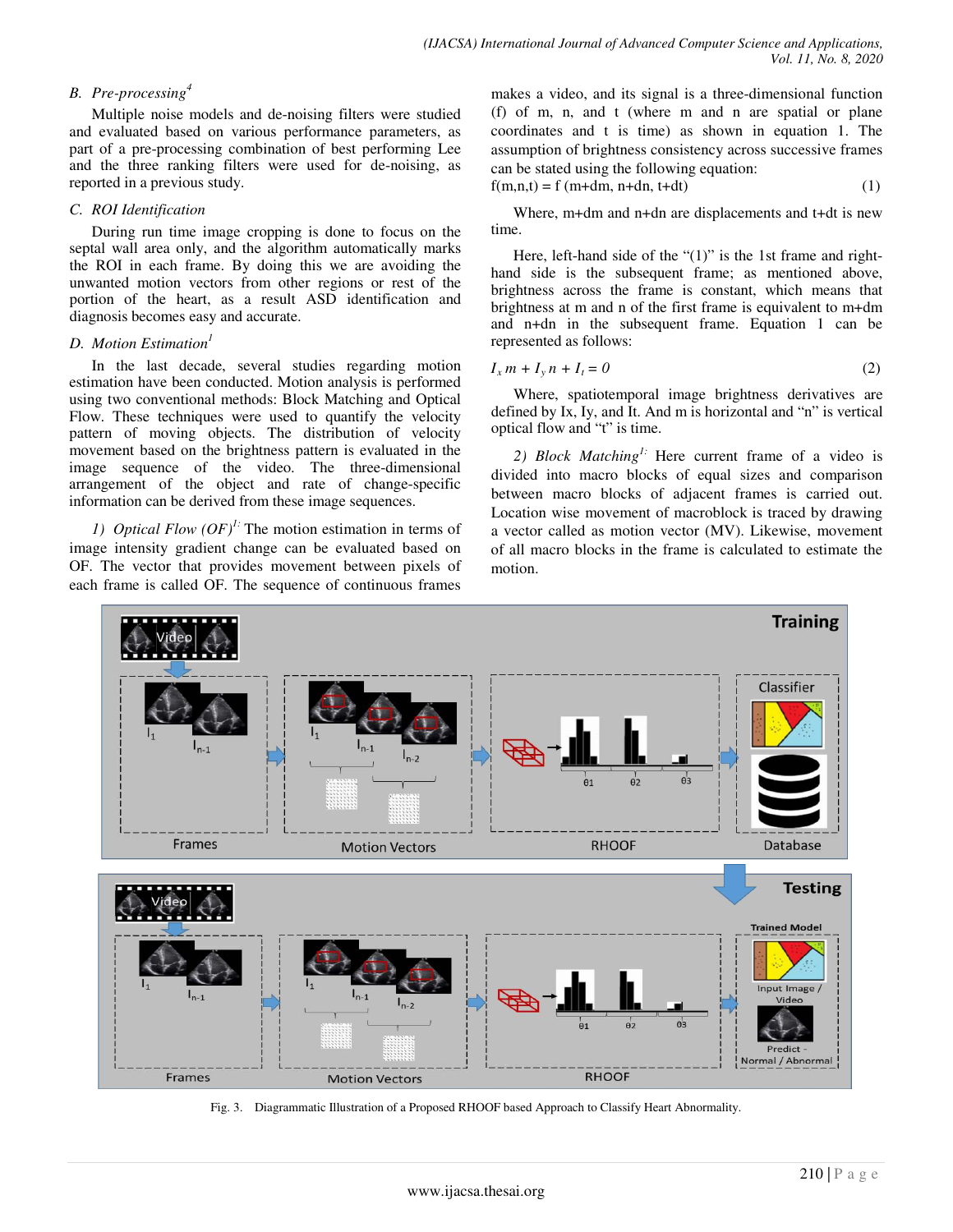"Fig. 3" shows the diagrammatic illustration of proposed RHOOF, wherein the acquired video was converted into frames using an algorithm; the region of interest was identified; the optical flow was extracted for each frame to calculate MV; and the features like magnitude and direction were provided as input to the algorithm to calculate region-based HOOF (RHOOF). These inputs were further fed into the ML algorithm for heart abnormality classification. For each block, a RHOOF feature was computed, and the vector was created and denoted as  $Fx$  for frame x as shown in the figure. Every frame in RHOOF was denoted as a vector of n x n. Equally spaced bins were spread over 0 degree to 360 degrees. As seen in the "Fig. 4", two neighboring blocks overlap 50% on each other during RHOOF calculation. The computation time depends on the size of the block.

The values extracted from motion vector has horizontal and vertical components: U and V at  $pixel(x, y)$ , respectively. Angle θ denotes motion vector direction and whose value is between 0 degree and 360 degrees. It was derived based on U and V values. The direction and magnitude of the motion vector are calculated as follows:

$$
\theta(x, y) = \tan^{-1} \frac{v(x, y)}{v(x, y)}
$$
\n(3)

And magnitude as



Fig. 4. Region-based Histogram of Optical Orientation of Frame k.

After obtaining the direction and magnitude of the motion vector at each point, it was normalized and the movement directions were clubbed into various Bins like Bin1, 2,..,9, as per θ value. No movement direction points were denoted as Nil. RHOOF features were analyzed to identify the movement direction, and histogram was obtained. Grid processing will not process the grid if there is no motion in it; this reduces the overall processing time. The RHOOF values were accumulated using the following equation:

$$
Hoof_b(m,n) = \sum_{frame=1}^{P} Hoof_b(m,n) \tag{5}
$$

Where, "b" stands for bin, P is the number of frames and (m,n) values corresponds to grid(m,n).

The representation of histograms is not dependent on motion directions.

"Fig. 5" explains how the histogram magnitude is distributed in nine bins.

#### *E. Classification*

ML is a subset of artificial intelligence and used for data analysis so that the system can learn from data and patterns, and decide on its own with/without human intervention. In the initial stage, started with pattern recognition, now various algorithms are developed to perform many tasks. Through an artificial intelligence, computer can identify whether the trained model is exposed to a new set of data and automatically re-train the model.

ML is not a new technique, has been used for a long time, and is applied in today's applications; its use has given a new face and momentum to it. ML is broadly classified into two classes, supervised and unsupervised. In the first category, the model is trained using labeled examples; the desired output is already known based on the input. In the second category, there is no historical labels available against the input data, the system or algorithm is trained to find some structure or pattern within, and works best on transactional data.

Various ML algorithms are applied to determine the best performing classifier; the following section describes the various ML algorithms that were used in the current study.



Fig. 5. Motion Vector Distribution in Nine Bins.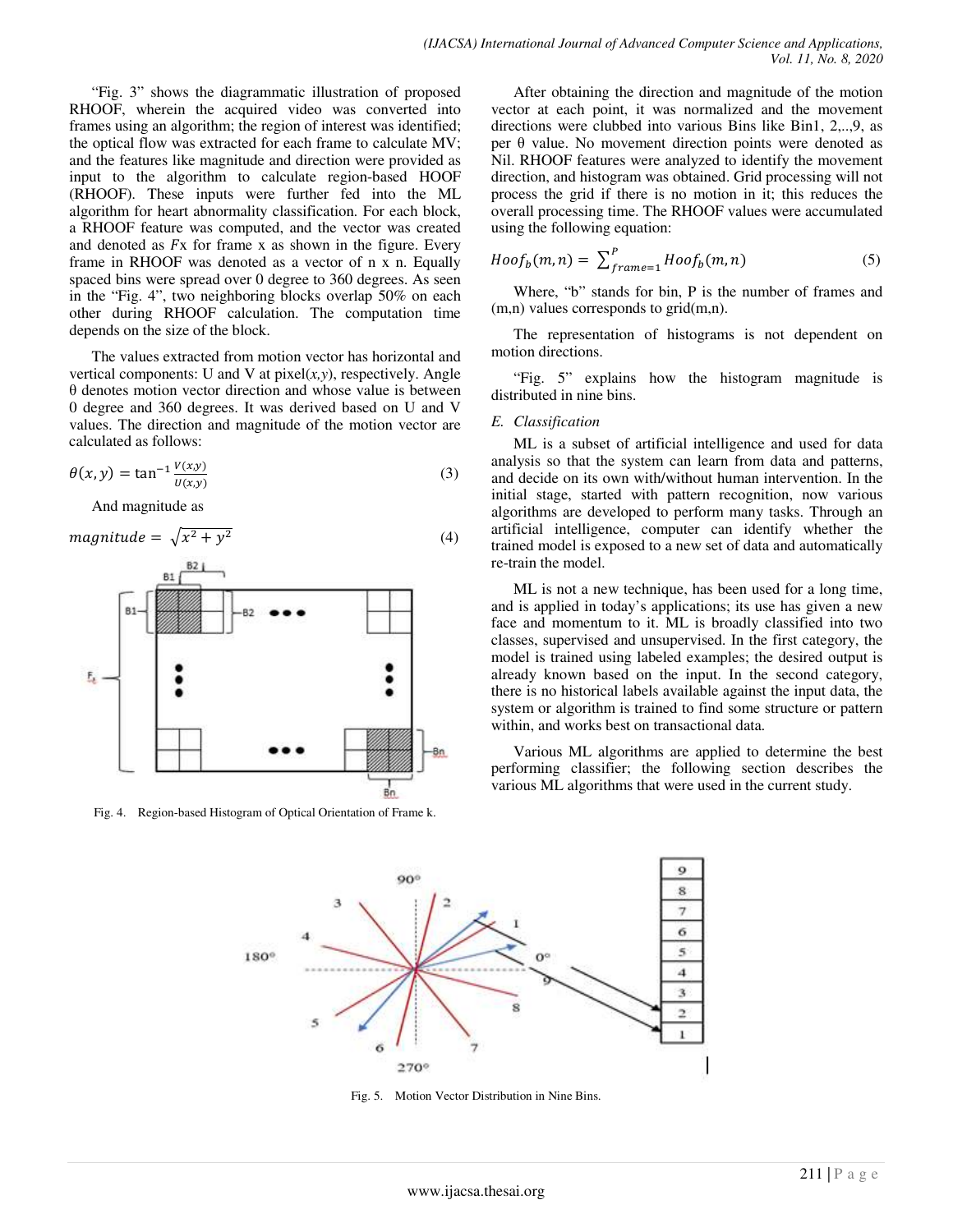Decision tree analysis is a predictive modelling tool for supervised learning. It is constructed using an algorithmic approach by splitting the data set based on certain conditions, subsequently used for classification and regression tasks. The model is created based on the "if-then-else" principle or series of questions and conditions to predict the value of the target variable; if there are more validation conditions, the tree will be more complex.

Labelled training data is used to build a predictive model in discriminant analysis. It is further divided into two categories, linear and quadratic. In this technique, it is assumed that within a group there exists an equal covariance matrix and normally distributed variables. A hyper-plane is created based on the number of classifying variables to minimize the miscalculations constructed between two different groups.

Logistic regression is a predictive analysis used to define the data, because of its association with dependent binary variables and other independent variables like ordinal or nominal. In this technique, it is assumed that the dependent variable is binary, and there is no high correlation within predictors. The good example could be to calculate the probability of having a heart attack through analysis of influential parameters like body weight, calories/fat intake, and age.

SVM is another technique used for regression and classification. In this technique, every data element is plotted as a point in the feature dimension space. The hyper plane is drawn to best fit the two classes; based on that, classification is carried out. Identifying the right hyper plane is very crucial in SVM; usually, the plane that divides the two classes well is chosen as a hyper plane.

KNN is a supervised algorithm referred for classification and regression; this method is easy and simple to implement. The algorithm works on the principle that similar things are near or close to each other, or they are in close proximity by capturing the idea of similarity. Choosing the right value of K is of prime importance in this algorithm; the value that reduces the errors during iterations and has the ability to make accurate predictions is chosen as the best K value. If the value of K decreases, the predictions become less stable and vice versa.

An ensemble is ML algorithm that makes use of various base algorithms or a combination of algorithms to predict the optimal model. The use of a combination of algorithms provides better predictive models in certain situations. The purpose of combining various algorithms is to decrease bias (boosting), reduce variance (bagging), and increase predictions. This technique is further divided into two categories, sequential (e.g., AdaBoost) and parallel (e.g., Random Forest). Homogeneous base learners make use of a single base learning algorithm, whereas heterogeneous learners make use of a multiple learning algorithm.

Images of twenty videos were given as input to the ML algorithms/models. We have split the data into training and testing in the ratio of 80:20.

## *F. Training the Model*

All of the models mentioned in previous sections were applied for analysis; the best performing model is chosen for further testing.

## *G. Testing the Model*

Once the best performing model is selected for prediction, a test video is provided as an input to the trained model to check their performance and the output is recorded.

## *H. Identification of Abnormalities*

Based on training, the selected model will predict whether input video is normal or abnormal.

## *I. Storing the Information*

Once the abnormality is identified, the same gets stored against the video in the database; that is, the said video is marked as normal/abnormal in the database for future reference and training.

Is carried out on the acquired dataset in three phases as explained below. Various ML techniques performance is evaluated based on the following statistical parameters.

## IV. EXPERIMENTAL RESULTS

Performance parameters:

| $Accuracy = (TP + TN) / (TP + FP + TN + FN)$ |  | (6) |
|----------------------------------------------|--|-----|
|----------------------------------------------|--|-----|

Where, TP= true positive, TN=true negative, FP=false positive, and FN=false negative.

| $Precision = TP/(TP+FP)$ |  |
|--------------------------|--|
|                          |  |

| Sensitivity = $TP/(TP+FN)$ | (8) |
|----------------------------|-----|
|                            |     |

$$
Specificity = TN/(TN+FP)
$$
 (9)

Area under the curve (AUC) (10)

Phase 1: Process of calculating OF

- *1)* The video is fed and converted into frames
- *2)* The region for analysis is determined.

*3)* Pre-processing procedures are carried out like denoising and region cropping.

- *4)* Two consecutive frames are read.
- 5)  $f_x d_x$ ,  $f_y d_y$ ,  $f_t d_t$ , and MV are calculated.
- *6)* The MV is plotted.
- *7)* The next two consecutive frames are obtained.
- *8)* Steps 5 to 7 are repeated.

Phase 2: Process of calculating RHOOF

*1)* The MVs are obtained from the OF.

*2)* The features like a magnitude and direction of the MVs using above " $(3)$ " and " $(4)$ ", respectively.

*3)* The values obtained in step 2 are divided into nine different bins depending on the " $\theta$ " value and spread over "0" degree to "360" degrees.

The bin values are fed into the algorithm to calculate the histogram.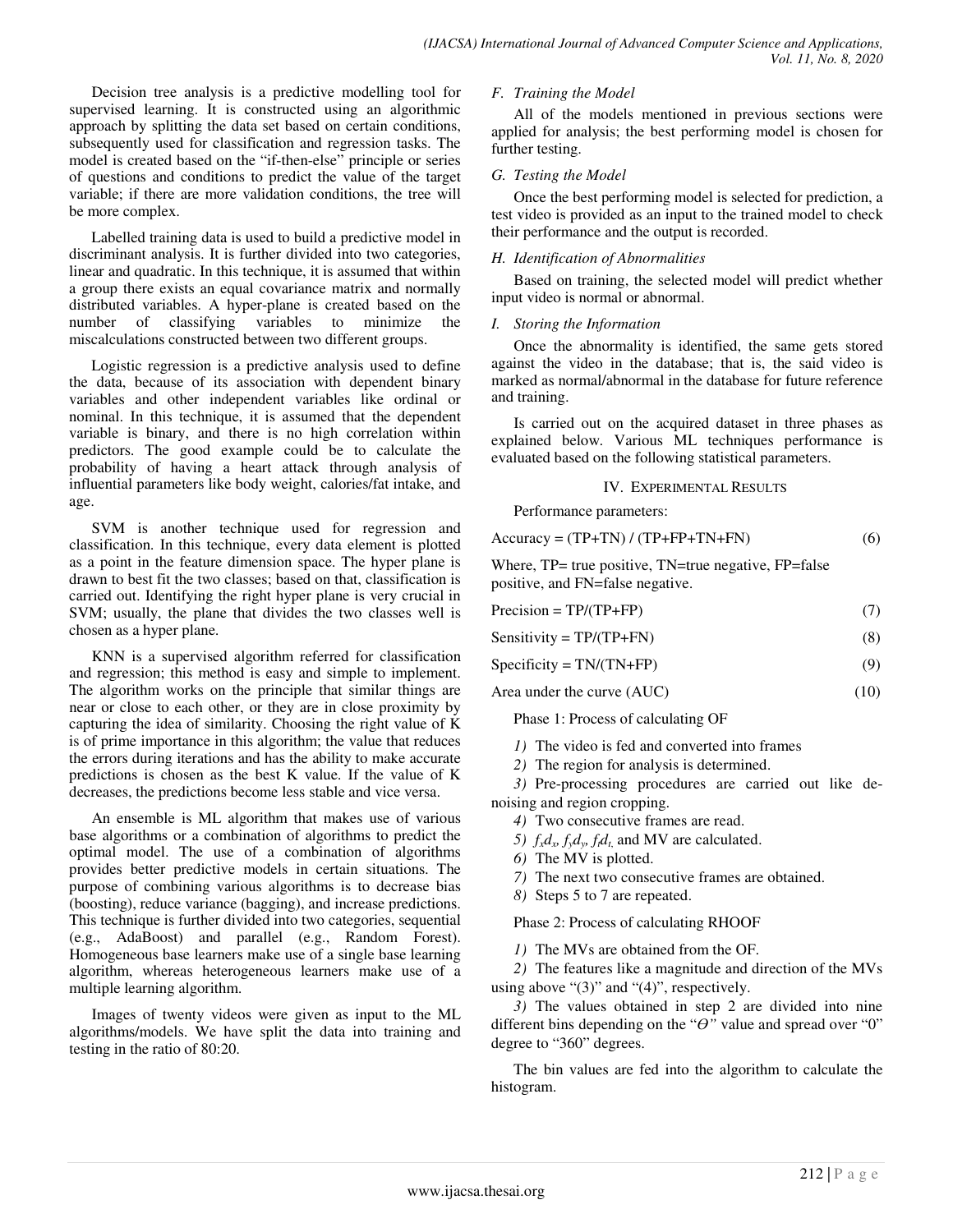The histograms of RHOOF are calculated.

The histogram is plotted.

Phase 3: Process of identifying the heart abnormality based on RHOOF

*1)* The RHOOF descriptor data are fetched.

*2)* ML algorithms like a decision tree, discriminant analysis, logistic regression, SVM, KNN, and Ensemble are applied.

*3)* The TP, TN, FP, and FN values are obtained.

*4)* The statistical parameters like accuracy, precision, sensitivity, and specificity are derived using the algorithms.

*5)* The performance of the above ML algorithms is evaluated based on the statistical parameters.

*6)* The best performing algorithm is selected, and the model is trained.

*Scatter Plot*

- *7)* The sample is tested.
- *8)* The abnormality is identified.

ASD is seen in the upper two chambers of the heart in the form of hole on the septal wall separating left atrium (LA) and right atrium (RA), as such septal wall is our focused area or ROI in this study. During run time image cropping is done to locate the septal wall, and the algorithm automatically marks the ROI in each frame. We focused more on the region where abnormalities can be detected correctly by avoiding the unwanted motion vectors from the rest of the portion of the heart, allowing better time complexity, also ASD identification or diagnosis becomes easy and accurate.

We used 2D echocardiography–apical four chamber view videos of 20 different patients, gathered from the hospital and the open source database, for experimentation.



*Confusion Matrix*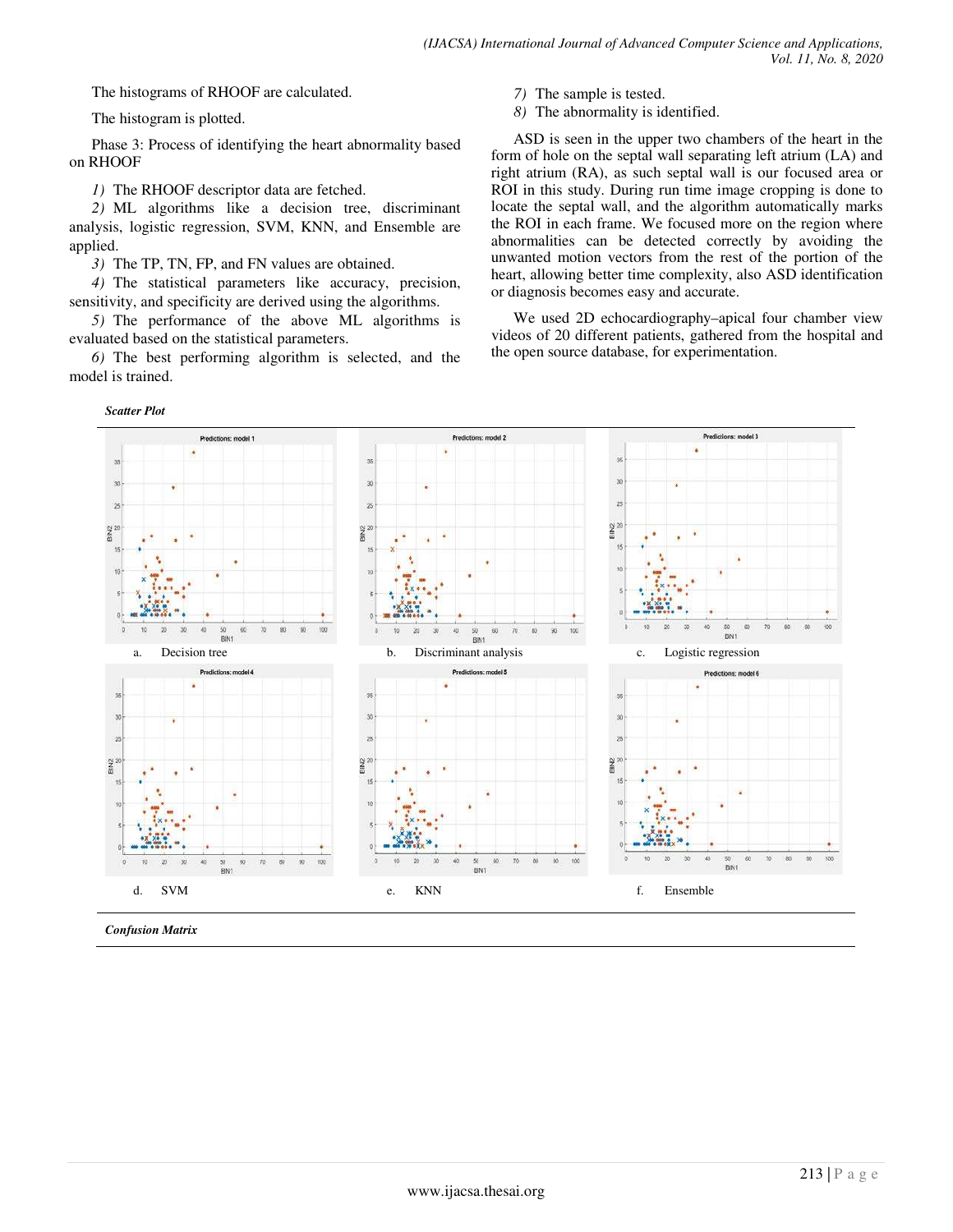*(IJACSA) International Journal of Advanced Computer Science and Applications, Vol. 11, No. 8, 2020*

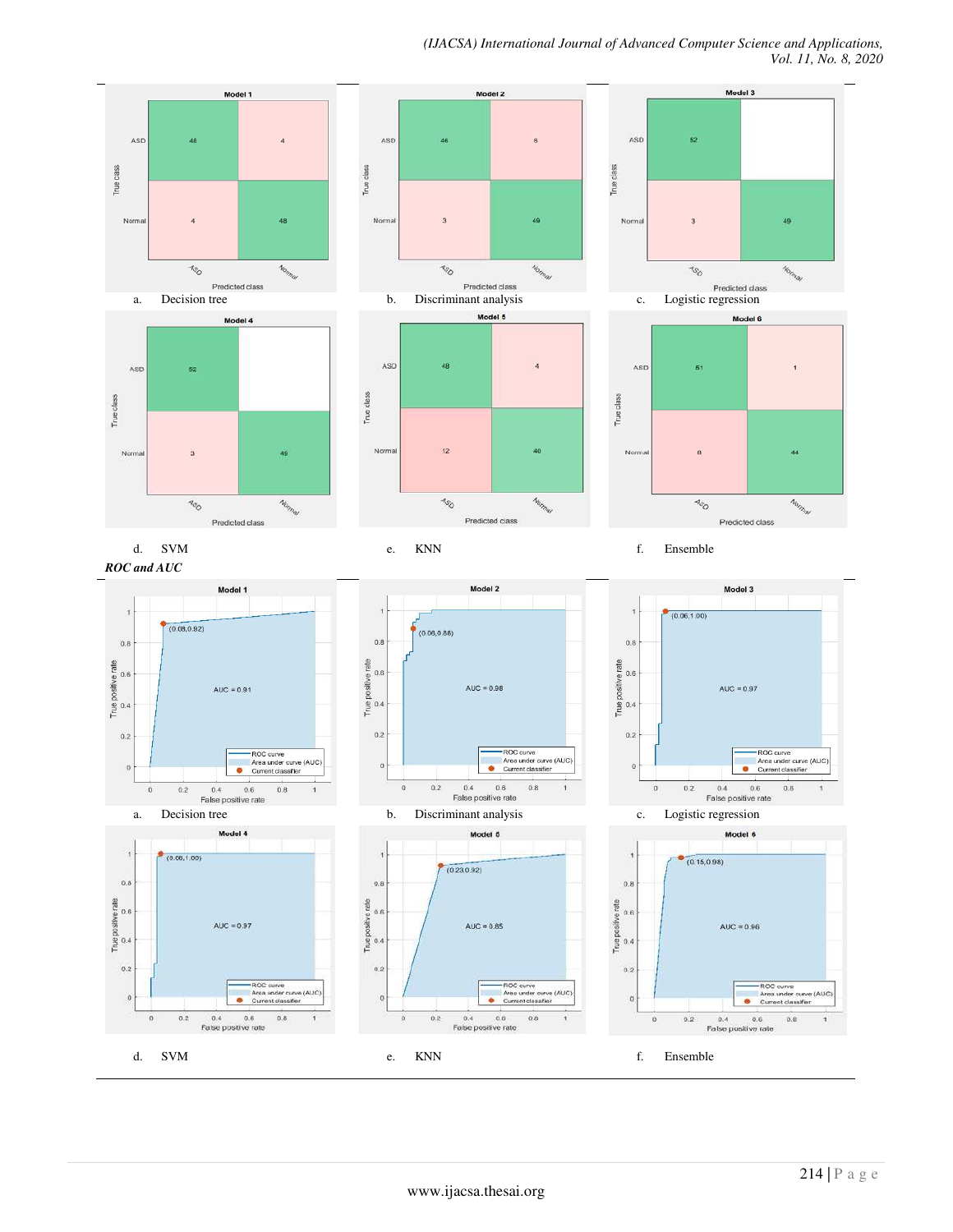Fig. 6. Machine Learning Algorithm(s) output. Scatter Plot of (a) Decision tree. (b) Discriminant analysis. (c) Logistic regression. (d) SVM. (e) KNN. (f) Ensemble. Confusion Matrix of (a) Decision tree. (b) Discriminant analysis. (c) Logistic regression. (d) SVM. (e) KNN. (f) Ensemble ROC and AUC of (a) Decision tree. (b) Discriminant analysis. (c) Logistic regression. (d) SVM. (e) KNN. (f) Ensemble.

| <b>Method</b>         | Accuracy $(\% )$ | Sensitivity $(\% )$ | Specificity $(\% )$ | Precision $(\% )$ | <b>AUC</b> |
|-----------------------|------------------|---------------------|---------------------|-------------------|------------|
| Logistic regression   | 98.1             | 100                 | 96.1                | 96.2              | 0.97       |
| <b>SVM</b>            | 98.1             | 100                 | 96.1                | 96.2              | 0.97       |
| Discriminant analysis | 95.2             | 96.1                | 94.2                | 94.3              | 0.98       |
| Ensemble              | 95.2             | 96.1                | 94.2                | 94.3              | 0.96       |
| Decision tree         | 91.3             | 94.2                | 88.4                | 89.0              | 0.91       |
| <b>KNN</b>            | 89.4             | 94.2                | 84.6                | 85.9              | 0.85       |

| TABLE I. | <b>ANALYSIS OF RESULTS</b> |  |
|----------|----------------------------|--|
|          |                            |  |



Fig. 7. Graphical Representation of Results.

Using block matching technique EHLDSP proposed in our previous work [1], the movement pattern and direction of vectors can be determined. Based on the values of RHOOF, MV direction and magnitude is obtained. MVs with the same direction/angle were grouped together and were put into nine different bins based on the magnitude and angle of the direction to form a histogram. The movement of pixels from each frame of the video is used to train various classifiers and treat them as descriptors.

During the training stage, the extracted features from RHOOF were used to train the model and is saved, which is used for testing the sample data and determine the abnormality. The model was trained using 20 ultrasound videos (comprising 520 frames), 10 each of Normal and Abnormal.

"Fig. 6" showcases the performance of various ML classifiers, in the form of scatter plot, confusion matrix, the ROC and AUC. The scatter plot displays the value of two variables or data points and their co-relation. As a sample representation, in this manuscript we have included the scatter plots of comparison between bin1 and bin2 using six different ML models/classifiers.

As seen in the scatter plot, there are very few outliers and wrongly identified points which are marked as "x". Confusion matrix is drawn between the predicted class (x-axis) and true class (y-axis). In our case comparison was done using two parameters; ASD and Normal.

Based on the model/classifier performance, data gets divided into four main categories; TP, TN, FP, and FN. This information is further used for calculating accuracy, precision, sensitivity, and specificity parameters using the "(6), "(7)", " $(8)$ " and " $(9)$ ", respectively.

In the medical field, algorithms ability to correctly identify the disease (true positive rate) is known as sensitivity, while the ability to correctly identify the non-disease (true negative rate) is known as specificity. As a result, more importance is given to sensitivity over specificity in the medical field; in our study, the LR and SVM has the highest sensitivity (100%). Sensitivity and specificity have an inverse relation; an increase in the value of either parameter will decrease the value of the other and vice versa.

In the confusion matrix, values in the green boxes represent TP and TN, respectively, and those are in the red/white boxes represent FP and FN, respectively. The receiver operating characteristics (ROC) is a curve of probability, while area under curve (AUC) indicates the degree of separability. AUC and ROC are used in ML, particularly during classification to visualize the performance of algorithms.

AUC can have a value between 0 and 1; when the AUC is 0.7, this indicates that 70% of the time model will be able to accurately identify positive and negative classes. An AUC value is considered as acceptable if it is between 0.7 and 0.8, excellent in case it is between 0.8 and 0.9, and outstanding if more than 0.9 [28].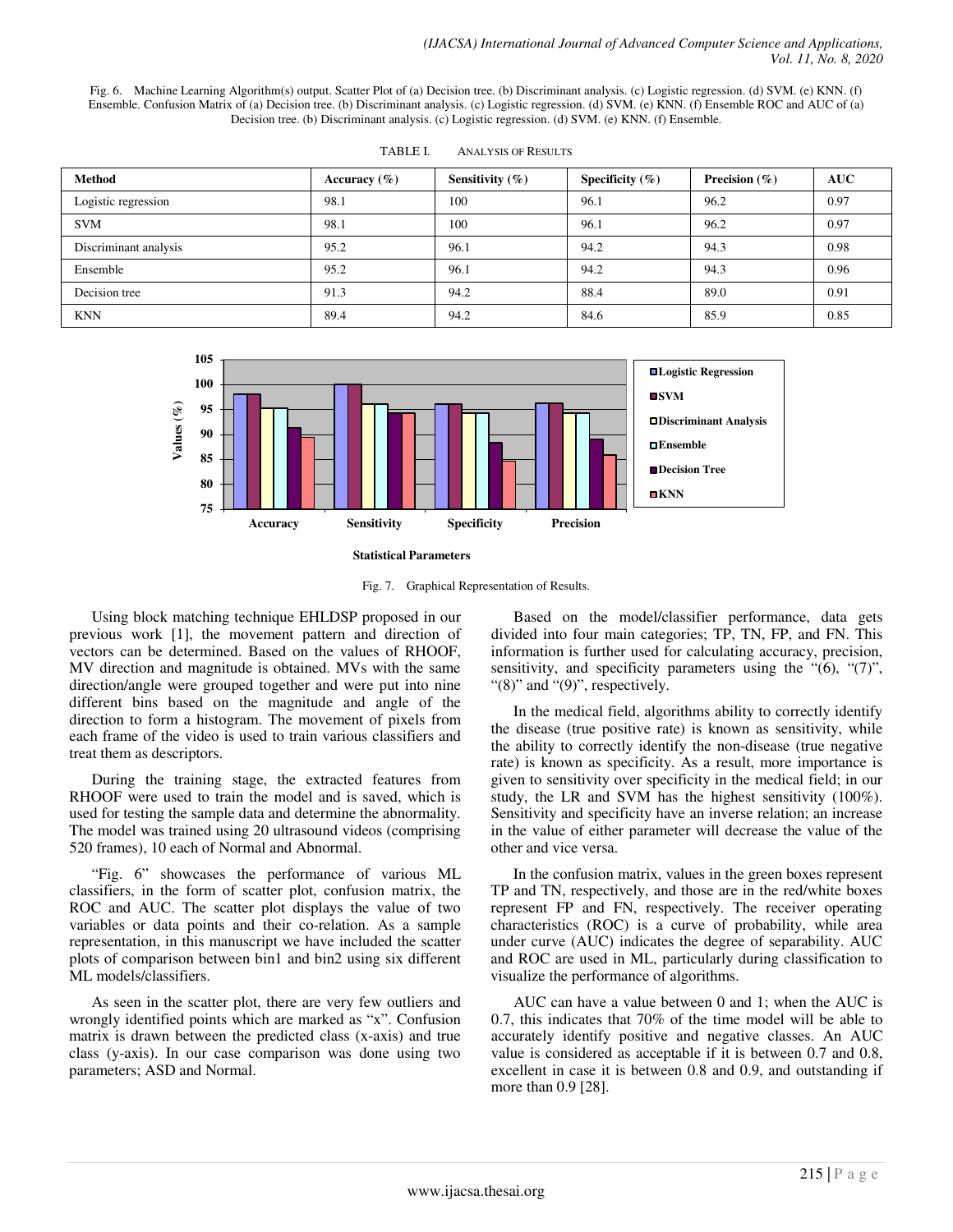For drawing the ROC, false positive rate (FPR) and true positive rate (TPR) values are plotted on the x-axis and y-axis, respectively. The blue line in the graph indicates the ROC curve and shaded portion or the area under the blue line is called as AUC. The red point on each classifier graph, indicates the performance of that classifier. The AUC values are obtained based on the performance of various classifiers and are given in Table I. "Fig. 7" is the graphical representation of accuracy, sensitivity, specificity, precision values from Table I.

In our study, SVM algorithms had an AUC of 0.97, which was well above 0.9 and thus categorized as outstanding. Although the AUC of a discriminant analysis is slightly higher (0.01) than that of SVM, this will not have any major impact on our overall classifier selection.

The accuracy obtained by another researcher [9] for histogram plus SVM was 85% and that for histogram and BPNN was 87.5%, for ultrasound video. In this research, the RHOOF and SVM classifier had an accuracy of 98.1%.

The computer with INTEL Core i7 processor and 16 GB memory was used for experimentation on MATLAB R2017b.

## V. CONCLUSION

In this study, experimentation was carried out using RHOOF for extraction of features and six different ML techniques to choose the best performing model, which can be further used for abnormality identification. Before applying RHOOF, de-noising was carried out to remove the speckle noise present in an ultrasound video. As mentioned in Table I, the performance of all six techniques was analyzed based on the accuracy, sensitivity, specificity, precision, and AUC to choose the best performing model for abnormality identification. More importance was given to the sensitivity over specificity in the medical field. The following models were evaluated on accuracy and sensitivity: decision tree (91.3%, 94.2%), discriminant analysis (95.2%, 96.1%), logistic regression (98.1%, 100%), SVM (98.1%, 100%), ensemble (95.2%, 96.1%), and KNN (89.4%, 94.2%). From Table I, we can conclude that logistic regression (LR) and SVM had outperformed the other ML algorithms with an accuracy of 98.1% and sensitivity of 100%, respectively. However, during experimentation it is observed that SVM takes  $1/3<sup>rd</sup>$  of time than LR for training, as a result we have chosen SVM for abnormality identification. Also, LR has a tendency of considering more outliers, which might lead to in-correct diagnostics. As this study is performed to evaluate the technique used in diagnosing cardiovascular problems, more emphasis is given to the correct identification of the disease. Using combination of proposed RHOOF algorithm with SVM we could correctly identify the ASD.

## VI. FUTURE WORK

In other research fields, open databases are easily accessible; today, as a researcher in the biomedical engineering field, we faced a lot of challenges in obtaining medical images, and videos of required diseases, due to ethical and legal constraints. In the future, we aim to create a publicly/freely available database for researchers, with the help of practitioners and medical institutions.

#### VII.DECLARATION OF CONFLICTING INTERESTS

The author(s) declare(s) that there is no conflict of interest.

#### VIII. FUNDING

The author(s) received no financial support for the research, authorship and/or publication of this article. This research received no specific grant or fund from any funding agency, in the public, commercial or not-for-profit sectors.

#### ACKNOWLEDGMENTS

The author(s) would like to thank the hospital(s) and doctors for providing copies of the ultrasound videos and for their assistance in the image analysis and validation of the outcome.

#### **REFERENCES**

- [1] Mrunal N. Annadate, Manoj S. Nagmode, "Tracking of Blood Movement in the heart using Elongated Horizontal Large Diamond Search Pattern and Optical Flow technique for enabling the detection of Atrial Septal Defect", IJEAT, Elsevier Scopus, Volume-8, Issue-6, Page 1862 to 1870, Aug 2019.
- [2] Mrunal N. Annadate, Manoj S. Nagmode, "Automatic detection of Hypertrophic Cardiomyopathy using Segmentation Techniques in Heart Ultrasound Video", International Journal of Pure and Applied Mathematics, Volume 119 No., 12945-12954, 12 2018.
- [3] Achmad Solichin , Agus Harjoko, Agfianto Eko, "Movement Direction Estimation on Video using Optical Flow Analysis on Multiple Frames", (IJACSA) International Journal of Advanced Computer Science and Applications, Vol. 9, No. 6, 2018.
- [4] Mrunal N. Annadate, Manoj S. Nagmode, "Efficient Speckle Reduction Techniques in Ultrasound Video Quality Enhancement– A Comparative Evaluation", IEEE, 978-1-5386-3243-7/17/2017.
- [5] Rashmi, Ashwin Kumar, Nagaraja N S, "Abnormality Detection in Video Stream using Histogram of Optical Flow Orientation SVM Classifier", International Journal of Advanced Technology and Innovative Research (IJATIR), ISSN 2348–2370 Vol.09, Issue.07, Pages:1232-1238 , June-2017.
- [6] Rensso Victor Hugo Mora Colque, Carlos Caetano, Matheus Toledo Lustosa de Andrade and William Robson Schwartz, "Histograms of Optical Flow Orientation and Magnitude and Entropy to Detect Anomalous Events in Videos", IEEE Transactions on Circuits and Systems for Video Technology, Vol. 27, NO. 3, MARCH 2017.
- [7] Achmad Solichin, Agus Harjoko, Agfianto Eko Putra, "Grid-based Histogram of Oriented Optical Flow for Analysing Movements on Video Data", IEEE, 978-1-4673-8430-8/15/2015.
- [8] Chetana D Patil, Bharathi V K, "Event Detection in Video Using Saliency Value and Histogram of Optical Flow", International Journal of Advanced Research in Electrical, Electronics and Instrumentation Engineering (IJAREEIE), DOI:10.15662/IJAREEIE.0505135 4201, 2015.
- [9] G.N.Balaji, T.S.Subashinib, N.Chidambaramc, "Automatic classification of Cardiac Views in Echocardiogram using Histogram and Statistical Features", International Conference on Information and Communication Technologies (ICICT) 2014.
- [10] J.R.R. Uijlings, I.C. Duta, N. Rostamzadeh, N. Sebe, "Real-time Video Classification using Dense HOF/HOG", ICMR, Glasgow, United Kingdom, '14 April 01 - 04 2014.
- [11] Daniel Tenbrinck, Sönke Schmid, Xiaoyi Jiang, Klaus Schäfers and Jörg Stypmann, "Histogram-Based Optical Flow for Motion Estimation in Ultrasound Imaging", J Math Imaging 47:138–150, DOI 10.1007/s10851-012-0398, Springer Science+Business Media New York 2012.
- [12] Tian Wang Hichem Snoussi, "Histograms of Optical Flow Orientation for Abnormal Events Detection", IEEE, 978-1-4673-56501- 03/123/2012.
- [13] Alessandro Becciu, Hans van Assen, Luc Florack, Sebastian Kozerke,